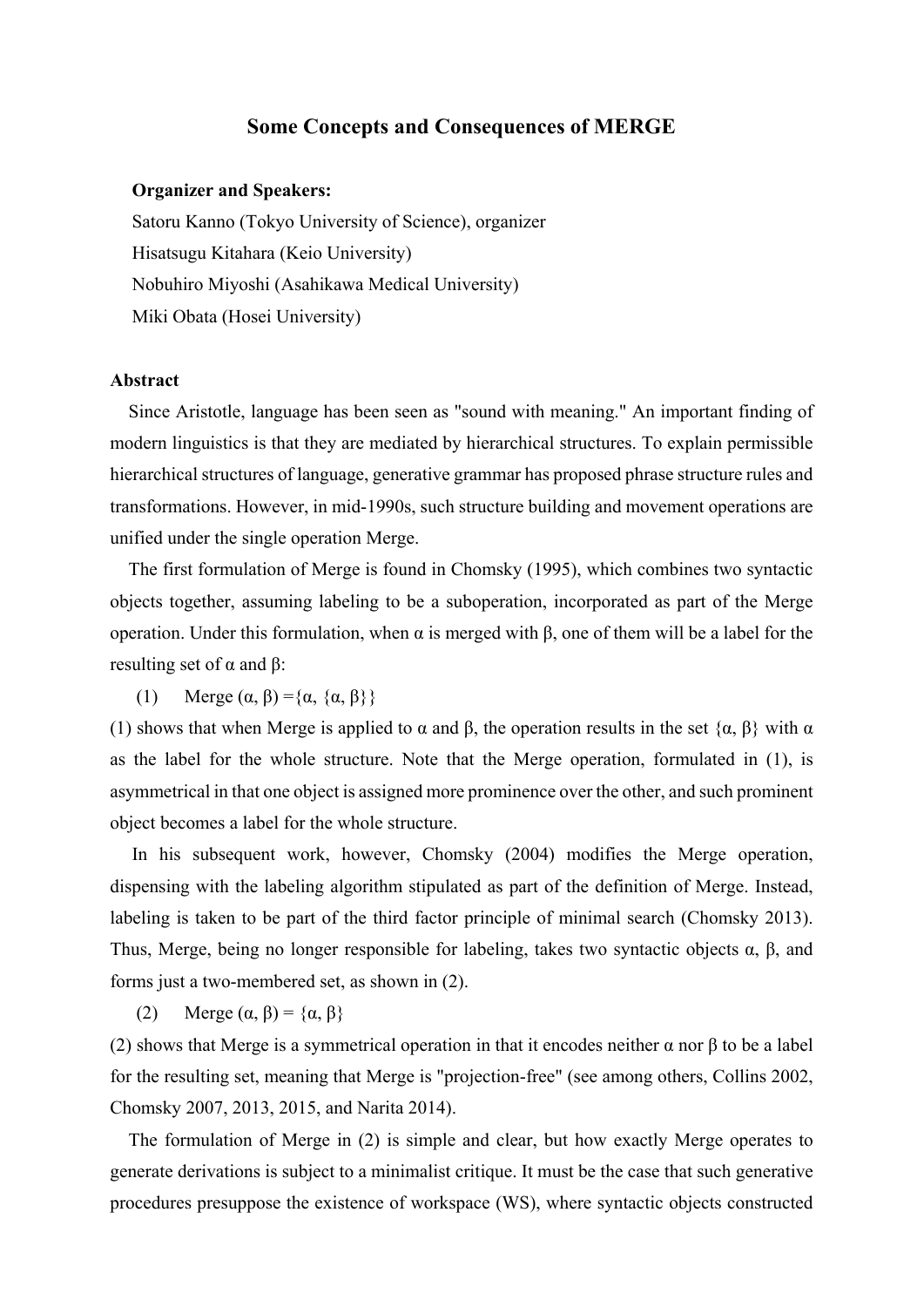by Merge are made available for subsequence operations, but the notion WS itself has remained vague. To fix this problem, Chomsky (2017) makes WS explicit and reformulates Merge as an operation on WS, called MERGE.

Under MERGE, the derivation proceeds as follows:

- (3) a. WS =  $[\alpha, \beta, \gamma]$ 
	- b. MERGE (α, β, WS)
	- c. WS' =  $[\{\alpha, \beta\}, \gamma]$

(3a) shows a derivational stage where WS contains three syntactic objects. (3b) means that MERGE operates on WS, selecting  $\alpha$  and  $\beta$ . As a result, WS is updated to WS', as in (3c). Notice that WS' contains the newly created set  $\{\alpha, \beta\}$  and the unselected γ, but not those selected α and β.

 Chomsky (2019a, b) argues that under MERGE, operations called External Merge and Internal Merge are allowed, but there is a principled reason to block operations such as parallel Merge (Citko 2005), Sideward Movement (Nunes 2004) and counter-cyclic Late Merge (Lebeaux 1998). This MERGE-based analysis, if on the track, will call for a new approach to the so-called "multi-dominance" phenomena which empirically motivate these operations.

 Theoretically speaking, however, MERGE (3) is arguably preferable over Merge (2) because the former clarifies that so-called "movement" is illusion; there is no "raising" or "lowering." What MERGE (3) does is to select  $\alpha$ ,  $\beta$  from WS and forms  $\{\alpha, \beta\}$ , which enters WS', and the rest follows from third factor considerations. Nevertheless, MERGE (3) confronts a number of empirical questions, posed by the problem of descriptive adequacy. Thus, a tension arises between theoretical explanation and empirical description. In order to resolve this tension, we will clarify accompanying notions under MERGE, such as minimal search, in particular, labeling and agreement, which involves φ-features and Case. These notions are of critical importance for the current minimalist investigation.

 In this workshop, we first review core concepts of MERGE, and then identify empirical issues, paying special attention to MERGE, on the one hand, and minimal search, labeling, and the theory of Case and agreement, on the other. By addressing these issues, further consequences of MERGE will be identified and investigated.

 Although MERGE is the latest conceptual innovation in syntactic theory under the generative endeavor, we make this workshop as accessible as possible to researchers who are not familiar with recent minimalist developments. The workshop provides a brief introduction of MERGE, together with the review of the relevant background assumptions, which in turn allows the participants to actively take part in the discussion.